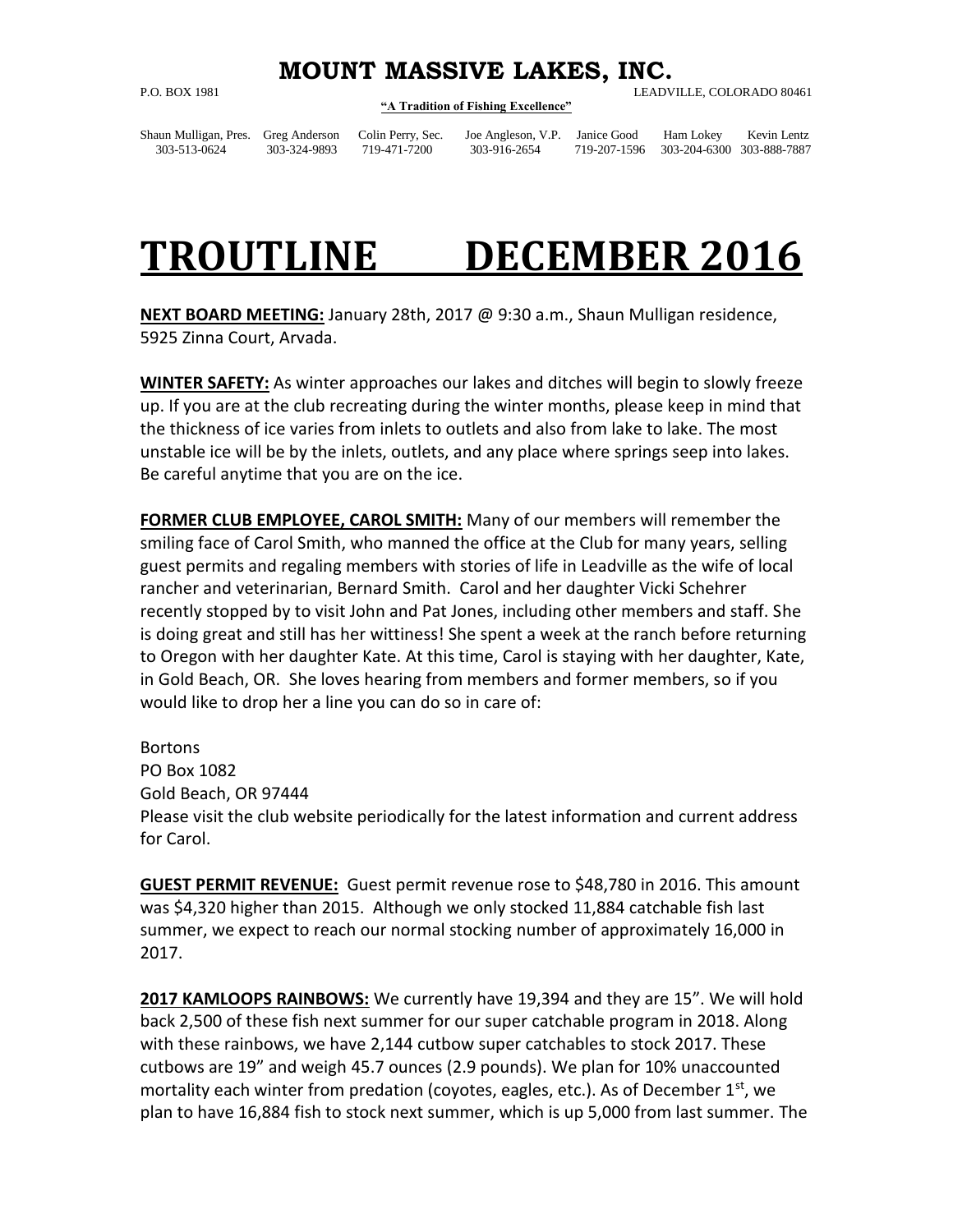2017 catchables and super catchables are located in New Pond, Pasture Pond, Rainbow Pond and Pond 2 for the winter.

**2018 TRIPLOID RAINBOWS:** We currently have 23,781 and they are 10". They are slightly larger than the 2017 rainbows were at this time last year and we also have 2,033 extra to help mitigate with disease and predator loss this winter. These fish are in Pond 1, Jones Pond, and Hatchery Pond for the winter.

**2019 TRIPLOID RAINBOWS:** We received our order of 38,000 triploid rainbow trout eggs on October 13<sup>th</sup>. These eggs began to hatch on October 24<sup>th</sup>. After they all hatch, we move them from the incubator into troughs. Once they swim up, we then begin to feed, which started on November 16<sup>th</sup>. We order these eyed eggs from Troutlodge, which is located in Washington State. These fish are sterile, which will provide them with better growth to large sizes as all their energy is transferred to growth rather than reproduction. The rainbows stocked this summer were triploids from Troutlodge.

**2017 BROWN TROUT:** Our annual fall spawning took place during the last week of September this year. We currently have 5,267 fry which is 84% survival rate, typical for these species here at MML. We will begin to feed these fish within the next once they start to swim up. We will stock these fish next summer when they reach 3".

**2017 TIGER TROUT:** We currently have around 1,400 tiger trout fry that will begin to swim up soon. We spawned for a total of 14,340 tiger trout eggs in late September. The survival rate of tiger trout from egg to fry size was 10%, which is substantially lower than all the other species we have at MML. This is caused from a cross between brook trout and [brown trout,](https://en.wikipedia.org/wiki/Brown_trout) which are two fish from different [genera.](https://en.wikipedia.org/wiki/Genus)

**WINTER SAMPLING VOLUNTEERS:** During the winter we sample each lake to check the abundance and condition of the fish population by ice fishing. We usually begin around the first of the year when the ice conditions become safe. If you are interested in coming to help out, please contact Brent or Bryan.

**CONDOLENCES:** It is with great sadness to report the passing of Gerald Flanigan, Cabin # 77 on the east side of Rainbow Lake. Gerald passed away on November 22<sup>nd</sup>. Please pass along your condolences to the Flanigan family.

**WELCOME NEW MEMBER:** Please welcome new members Todd and Jaime Kinzle who, in November, purchased Cabin #50 from Amy Andersen, which is located on the east side of Lake 6.

**SCRAP WOOD PILE:** Jim Tims and Greg Brunjak are beginning a new program for recycling scrap wood (building material). If you have scrap wood and are looking to get rid of it after completing a project or just cleaning around your cabin, please put it in the designated pile which is located in the south west corner of the boneyard. Instead of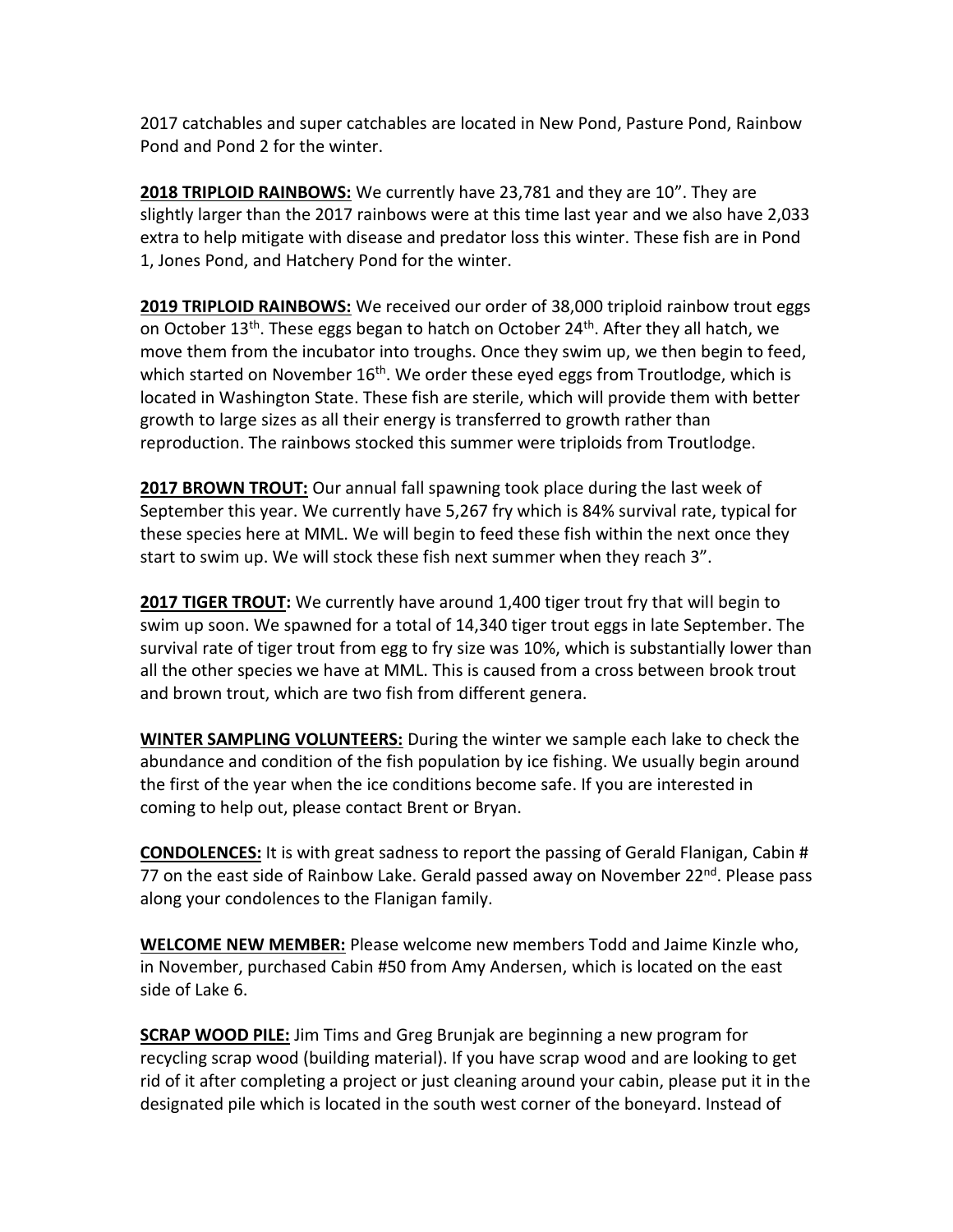throwing these items in the burn pile, which is prohibited, putting them in the boneyard pile allows members who may have a use for the scrap wood to take it at their own convenience. If you have any questions about what can and cannot be put in the pile, please contact Jim Tims or Greg Brunjak.

**WATER FLOWS:** With a fairly dry fall providing very little precipitation, our water flows are still pretty good. We are currently running about 2 CFS as the lakes and ditches have frozen over for the winter. We are running water throughout the entire system and should have no lake dry up this winter.

FOR SALE LIST: Is no longer part of the "Troutline" but is located on the MML website. Please contact Shaun Mulligan (303-513-0624) if you wish to list a membership or other items for sale.

**LOST AND FOUND:** The table located next to the guest badge box is for lost and found. Please place found items on the table for members to claim.

**MML WEBSITE:** If you have not had a chance to check out the new website, please do so at mountmassivelakes.org, password Fishing1. The "for sale section is now up and running and also check for updates in the "Managers Corner" section for the latest news and recent activity from MML staff. The website will also provide information such as fishing status, club updates, BOD meeting dates/times/locations, annual meeting date/time, and previous club material such as the Troutline. We would like to thank BOD member Gregg Anderson for all the great work he has done to make this new website successful and updated with the most current information.

**MML VEHICLE WINDOW STICKERS:** We have new MML stickers (old ones don't need to be replaced) for members to place on the window of their vehicles. Please stop by the office next time you're at the Club if you would like one.

**DUMPSTERS:** Please remember that our dumpsters are for household trash only. Construction materials, furniture, appliances, oil, paint, tires, auto parts, etc, are prohibited and must be hauled to the dump. To save money, we remove three dumpsters after Labor Day weekend and have the current dumpsters dumped every other week during the winter instead of every week. The Lake County Landfill is located at 1500 CR 6, Leadville, CO 80461. The hours are 8am to 5pm, Friday – Tuesday. For more information, please visit [http://www.lakecountyco.com/landfill.](http://www.lakecountyco.com/landfill)

**BURNPILE:** The burn pile is to be no larger than 15' x 15' in size. It is for slash only. Please do not put construction materials or metal/steel objects in the pile. Last fall, we found steel pipes, barbed wire, and various sorts of hardware throughout the pile. We planned to burn after the first snowfall in November, but with the little snow and very dry conditions, Lake County was not giving out burn permits. With cooler weather and